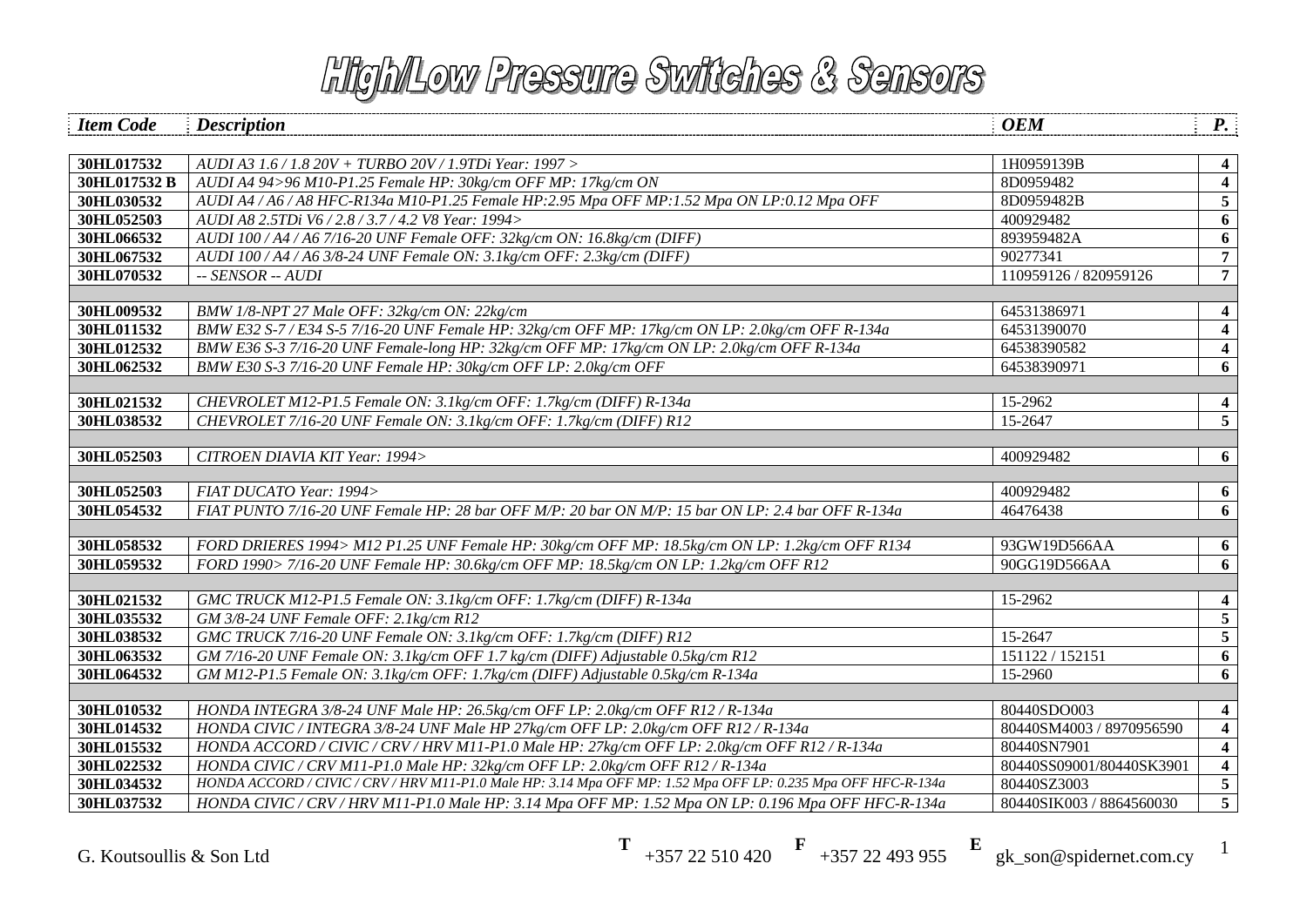*Item Code Description P.* 

| 30HL075532 | <b>IVECO NEW DAILY 4 Pins 7/16-20 HP:28/LP:3.5</b>                                                     | 500317859 / 570770100    | $7\overline{ }$         |
|------------|--------------------------------------------------------------------------------------------------------|--------------------------|-------------------------|
|            |                                                                                                        |                          |                         |
| 30HL056532 | JAGUAR 7/16-20 UNF Female HP: 30 bar OFF M/P: 21.5 bar ON M/P: 12 bar ON LP: 2.4 bar OFF R-134a        | <b>JLA7658AA</b>         | 6                       |
| 30HL060532 | JAGUAR 7/16-20 UNF Female HP: 32kg/cm OFF LP: 2kg/cm OFF                                               | LNA7656AA                | 6                       |
|            |                                                                                                        |                          |                         |
| 30HL035532 | KIA 3/8-24 UNF Female OFF: 2.1kg/cm R12                                                                |                          | 5                       |
|            |                                                                                                        |                          |                         |
| 30HL054532 | LANCIA KAPPA 7/16-20 UNF Female HP: 28 bar OFF M/P: 20 bar ON M/P: 15 bar ON LP: 2.4 bar OFF R-134a    | 46476438                 | 6                       |
|            |                                                                                                        |                          |                         |
| 30HL033532 | LEXUS M11-P1.0 Male HP: 3.14 Mpa OFF MP: 1.77 Mpa ON LP: 0.196 Mpa OFF HFC-R-134a                      | 8864548020 / 80440SIK003 | 5                       |
| 30HL037532 | LEXUS M11-P1.0 Male HP: 3.14 Mpa OFF MP: 1.52 Mpa ON LP: 0.196 Mpa OFF HFC-R-134a                      | 80440SIK003 / 8864560030 | $\overline{5}$          |
|            |                                                                                                        |                          |                         |
| 30HL007532 | MERCEDES W123 / W124 3/8-24 UNF Male ON: 15.5kg/cm OFF: 10.5kg/cm R-134a                               | 0048206810               | $\overline{\mathbf{4}}$ |
| 30HL008532 | MERCEDES W123 / W124 3/8-24 UNF Male ON: 20kg/cm OFF: 15.5kg/cm R-134a                                 | 0048206710 / 0028205210  | $\overline{\mathbf{4}}$ |
| 30HL061532 | MERCEDES W126 / W123 THERMO SWITCH 52°C                                                                |                          | 6                       |
| 30HL068532 | -- SENSOR -- MERCEDES W140                                                                             | 1408300072               | 7 <sup>7</sup>          |
| 30HL020532 | MITSUBISHI GALANT / LANCER / PAJERO 3/8-24 UNF Male HP: 27kg/cm OFF LP: 2.0kg/cm OFF R12 / R-134a      |                          | $\boldsymbol{4}$        |
| 30HL069532 | -- SENSOR -- MITSUBISHI GLOBAL LANCER / GALANT CDi                                                     |                          | $\overline{7}$          |
|            |                                                                                                        |                          |                         |
| 30HL029532 | NISSAN INFINITY / TERRANO / PRIMERA 3/8-24 UNF Male HP: 2.65 Mpa OFF MP: 1.52 Mpa ON LP: 0.176 Mpa OFF | 921374P200 / 921374S100  | 5 <sup>5</sup>          |
| 30HL036532 | NISSAN SUNNY / PRIMERA 3/8-24 UNF Female OFF: 30kg/cm ON: 19kg/cm (DIFF) R12                           | 92139OB000               | $\overline{5}$          |
|            |                                                                                                        |                          |                         |
| 30HL051503 | OPEL CORCA C1.0 12V-1.2 16V-1.3CDTi-1.4 16V - ASTRA G 1.2 16V-1.4 16V-1.7D+TDi-1.8 16V-2.0 16V+D       | 9131721 / 6850512        | 6                       |
| 30HL053532 | OPEL ASTRA / OMEGA M10-P1.25 Female HP: 30 bar OFF MP: 19 bar ON (DIFF) LP: 2.0 bar OFF                | 9035991                  | 6                       |
| 30HL055532 | OPEL VECTRA B M10-P1.25 Female MP: 24 bar ON MP: 21 bar ON MP: 17 bar ON                               | 90606752                 | 6                       |
| 30HL057532 | OPEL ASTRA / OMEGA 3/8-24 UNF Female HP: 30 bar OFF MP: 19 bar ON LP: 2.0 bar OFF                      | 9614390780               | 6                       |
| 30HL075532 | OPEL 4 Pins 7/16-20 HP:28/LP:3.5                                                                       | 500317859 / 570770100    | $7\overline{ }$         |
| 30HL080532 | OPEL VECTRA B 1.6i 16V/1.7TD/1.8i 16V/2.0Di 16V Year: 1995>                                            | 90506751 / 1854779       | $\overline{7}$          |
|            |                                                                                                        |                          |                         |
| 30HL057532 | PEUGEOT 306 1990 3/8-24 UNF Female HP: 30 bar OFF MP: 19 bar ON LP: 2.0 bar OFF                        | 9614390780               | 6                       |
|            |                                                                                                        |                          |                         |
| 30HL078503 | RENAULT TINGO Year: 1998>                                                                              | 7700424025               | $7\overline{ }$         |
|            |                                                                                                        |                          |                         |

**T** +357 22 510 420 **F** +357 22 493 955 **E** gk\_son@spidernet.com.cy

2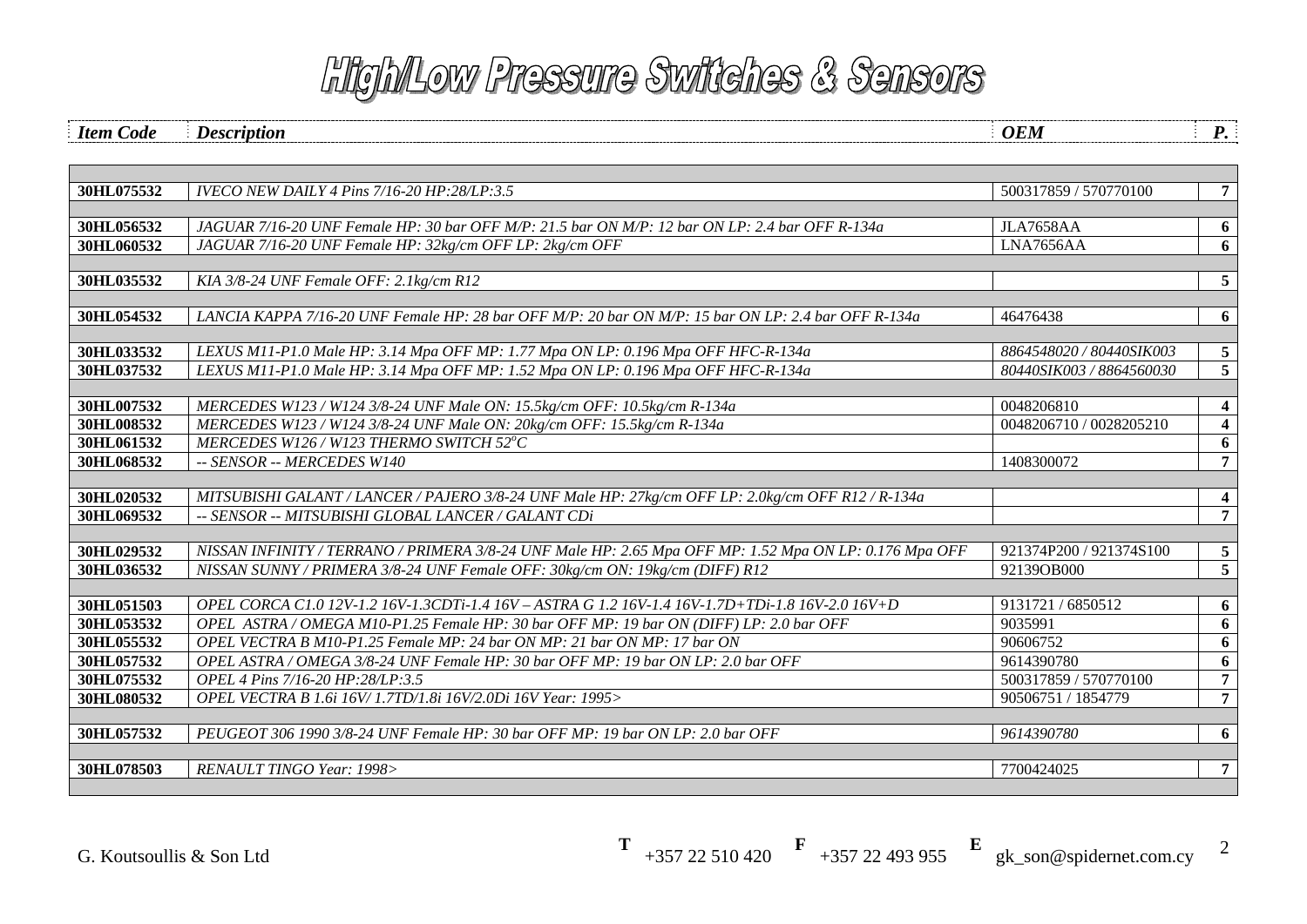| <b>Item Code</b>         | <b>Description</b>                                                                                                                                                              | <b>OEM</b>               | $P_{\cdot}$                               |
|--------------------------|---------------------------------------------------------------------------------------------------------------------------------------------------------------------------------|--------------------------|-------------------------------------------|
|                          |                                                                                                                                                                                 |                          |                                           |
| 30HL017532               | SEAT CORDOBA 1.4i-1.6i-1.8i-1.9D / IBIZA 1.0-1.3i-1.4i-1.6i / INCA 1.4i-1.6i1.9D-1.9SDi /TOLEDO 1.6i-1.8i 16V 1995>                                                             | 1H0959139B               | $\overline{\mathbf{4}}$                   |
| 30HL070532               | $-$ SENSOR $-$ SEAT                                                                                                                                                             | 110959126 / 820959126    | $\overline{7}$                            |
|                          |                                                                                                                                                                                 |                          |                                           |
| 30HL017532               | SKODA OCTAVIA 1.8i 20V / TURBO 20V / 1.9SDi / 1.9TDi Year: 1998                                                                                                                 | 1H0959139B               | $\boldsymbol{4}$                          |
| 30HL070532               | -- SENSOR -- SKODA                                                                                                                                                              | 110959126 / 820959126    | $\overline{7}$                            |
|                          |                                                                                                                                                                                 |                          |                                           |
| 30HL019532<br>30HL032532 | TOYOTA CORONA / COROLLA DENSO 1660 Male 3/8-24 UNF Male OFF: 15.5kg/cm ON: 12.5kg/cm<br>TOYOTA COROLLA / RAV4 ID1970 3/8-24 UNF Male ON: 15.5kg/cm OFF: 15.5kg/cm (DIFF) R-134a | 8864510030<br>8864522050 | $\overline{\mathbf{4}}$<br>$\overline{5}$ |
| 30HL033532               | TOYOTA COROLLA / YARIS M11-P1.0 Male HP: 3.14 Mpa OFF MP: 1.77 Mpa ON LP: 0.196 Mpa OFF HFC-R-134a                                                                              | 8864548020 / 80440SIK003 |                                           |
| 30HL037532               | TOYOTA COROLLA / RAV4 / YARIS M11-P1.0 Male HP: 3.14 Mpa OFF MP: 1.52 Mpa ON LP: 0.196 Mpa OFF HFC-R-134a                                                                       | 80440SIK003 / 8864560030 | $\sqrt{5}$<br>$5\overline{)}$             |
|                          |                                                                                                                                                                                 |                          |                                           |
| 30HL018532               | VOLVO 940/960 (1983) 7/16-20 UNF Female ON: 3.1kg/cm OFF: 1.7kg/cm (DIFF) R12                                                                                                   | 3537866 / 6849313        | $\boldsymbol{4}$                          |
| 30HL027532               | VOLVO 940/960 (1993)/850 M12-P1.5 Female ON: 3.1kg/cm OFF: 1.7kg/cm (DIFF) R-134a                                                                                               | 1343216 / 9144340        | 5                                         |
| 30HL063532               | VOLVO 7/16-20 UNF Female ON: 3.1kg/cm OFF 1.7 kg/cm (DIFF) Adjustable 0.5kg/cm R12                                                                                              | 1259519                  | 6                                         |
| 30HL064532               | VOLVO M12-P1.5 Female ON: 3.1kg/cm OFF: 1.7kg/cm (DIFF) Adjustable 0.5kg/cm R-134a                                                                                              | 15-2960                  | 6                                         |
| 30HL071532               | -- SENSOR -- VOLVO S40                                                                                                                                                          |                          | $\overline{7}$                            |
|                          |                                                                                                                                                                                 |                          |                                           |
| 30HL017532               | VW BORA / CADDY / GOLF 3 1.6i-1.8i-1.9D-TD-2.0i / PASSAT 3 / POLO 4 / SHARAN Year: 1993>                                                                                        | 1H0959139B               | $\overline{\mathbf{4}}$                   |
| 30HL066532               | VW PASSAT 7/16-20 UNF Female OFF: 32kg/cm ON: 16.8kg/cm (DIFF)                                                                                                                  | 893959482A               | 6                                         |
| 30HL067532               | VW PASSAT 3/8-24 UNF Female ON: 3.1kg/cm OFF: 2.3kg/cm (DIFF)                                                                                                                   | 90277341                 | $\overline{7}$                            |
| 30HL070532               | $-$ SENSOR $-$ VW                                                                                                                                                               | 110959126 / 820959126    | $\overline{7}$                            |
|                          |                                                                                                                                                                                 |                          |                                           |
| 30HL004503               | UNIVERSAL TRINARY SWITCH with FUSE                                                                                                                                              |                          | $\overline{\mathbf{4}}$                   |
| 30HL005503               | UNIVERSAL TRINARY SWITCH                                                                                                                                                        |                          | $\overline{\mathbf{4}}$                   |
| 30HL016503               | UNIVERSAL TRINARY SWITCH                                                                                                                                                        |                          | $\boldsymbol{4}$                          |
| 30HL023532               | UNIVERSAL 7/16-20 UNF Female HP: 32kg/cm OFF MP: 17kg/cm ON LP: 2.0kg/cm OFF R-134a                                                                                             |                          | $\overline{5}$                            |
| 30HL024532               | UNIVERSAL 7/16-20 UNF Female HP: 32kg/cm OFF LP: 2.0kg/cm OFF R-134a                                                                                                            |                          | $\overline{\mathbf{5}}$                   |
| 30HL025532               | UNIVERSAL 3/8-24 UNF Male HP: 28kg/cm OFF LP: 2.0kg/cm OFF R-134a                                                                                                               |                          | $\overline{5}$                            |
| 30HL026532               | UNIVERSAL 7/6-20 UNF Female HP: 26.5kg/cm OFF LP: 2.0kg/cm OFF R12                                                                                                              |                          | $\overline{5}$                            |
| 30HL028532               | UNIVERSAL 7/16-20 UNF Female MP: 17.5kg/cm ON LP: 2.0kg/cm OFF R-134a                                                                                                           |                          | $\overline{5}$                            |
| 30HL031532               | UNIVERSAL 7/16-20 UNF Female ON: 2.1kg/cm OFF: 0.35kg/cm (DIFF) R-134a                                                                                                          |                          | $\overline{\mathbf{5}}$                   |
| 30HL040532               | UNIVERSAL 3/8-24 UNF Male HP: 24kg/cm OFF LP: 2.0kg/cm OFF R12                                                                                                                  |                          | $\overline{\mathbf{5}}$                   |
| 30HL041532               | UNIVERSAL 7/16-20 UNF Female OFF: 23.5kg/cm ON: 16.6kg/cm R-134a                                                                                                                |                          | $\overline{5}$                            |
| 30HL043532               | UNIVERSAL 3/8-24 UNF Male HP: 28kg/cm OFF MP: 17kg/cm ON LP: 2.0kg/cm OFF R-134a                                                                                                |                          | 6                                         |
| 30HL044532               | UNIVERSAL 3/8-24 UNF Male HP: 32kg/cm OFF MP: 17kg/cm ON LP: 2.0kg/cm OFF R-134a                                                                                                |                          | 6                                         |
| 30HL045532               | UNIVERSAL 3/8-24 UNF Male HP: 24kg/cm OFF MP: 17kg/cm ON LP: 2.0kg/cm OFF R12                                                                                                   |                          | 6                                         |

G. Koutsoullis & Son Ltd

**T**  $+35722510420$ **<sup>F</sup>** +357 22 493 955

gk\_son@spidernet.com.cy

**E**

3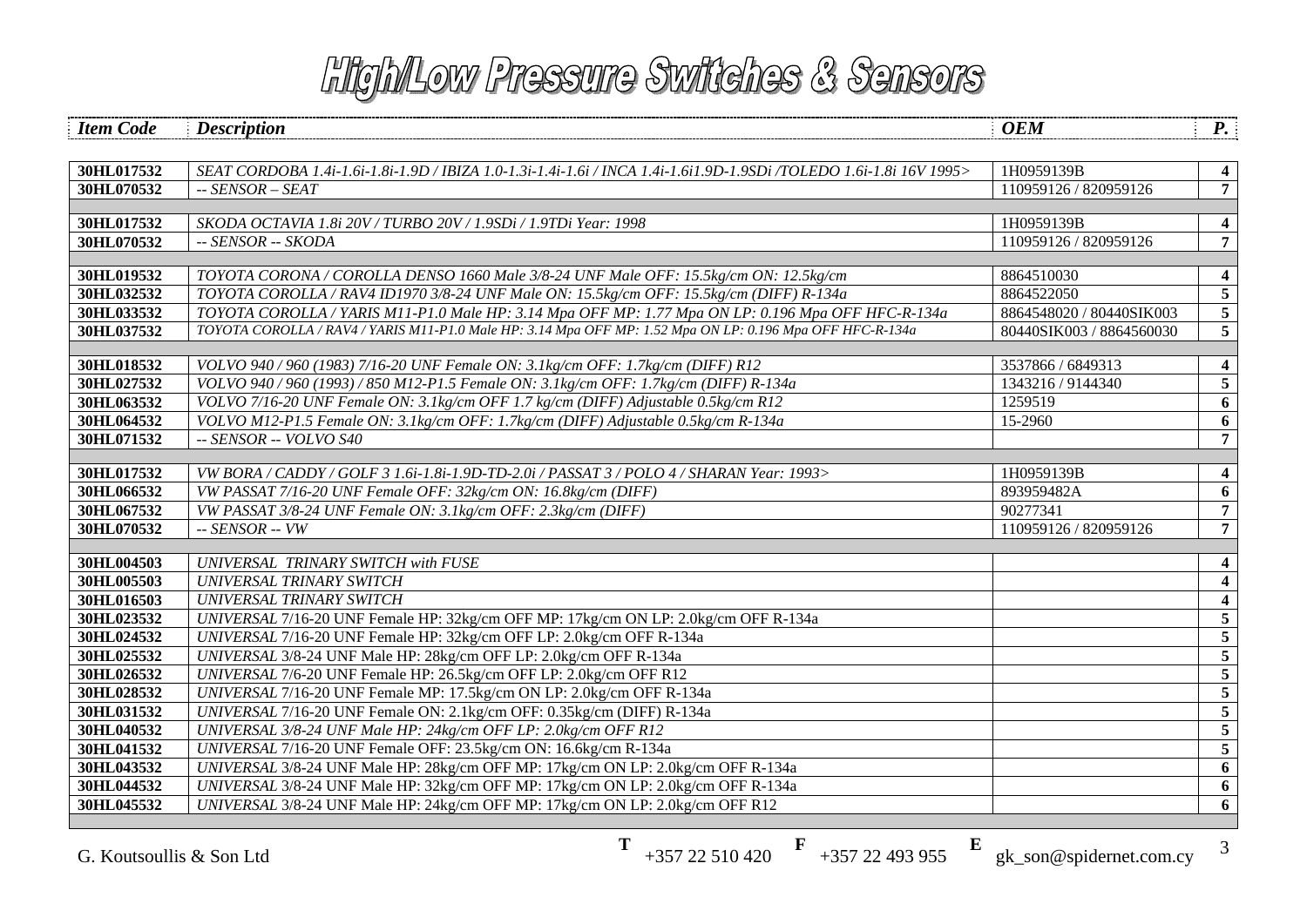| 30HL004503   | 30HL005503 | 30HL007532 | 30HL008532 | 30HL009532 | 30HL010532 |
|--------------|------------|------------|------------|------------|------------|
|              |            |            |            |            |            |
| 30HL011532   | 30HL012532 | 30HL014532 | 30HL015532 | 30HL016503 | 30HL017532 |
|              |            |            |            |            |            |
| 30HL017532 B | 30HL018532 | 30HL019532 | 30HL020532 | 30HL021532 | 30HL022532 |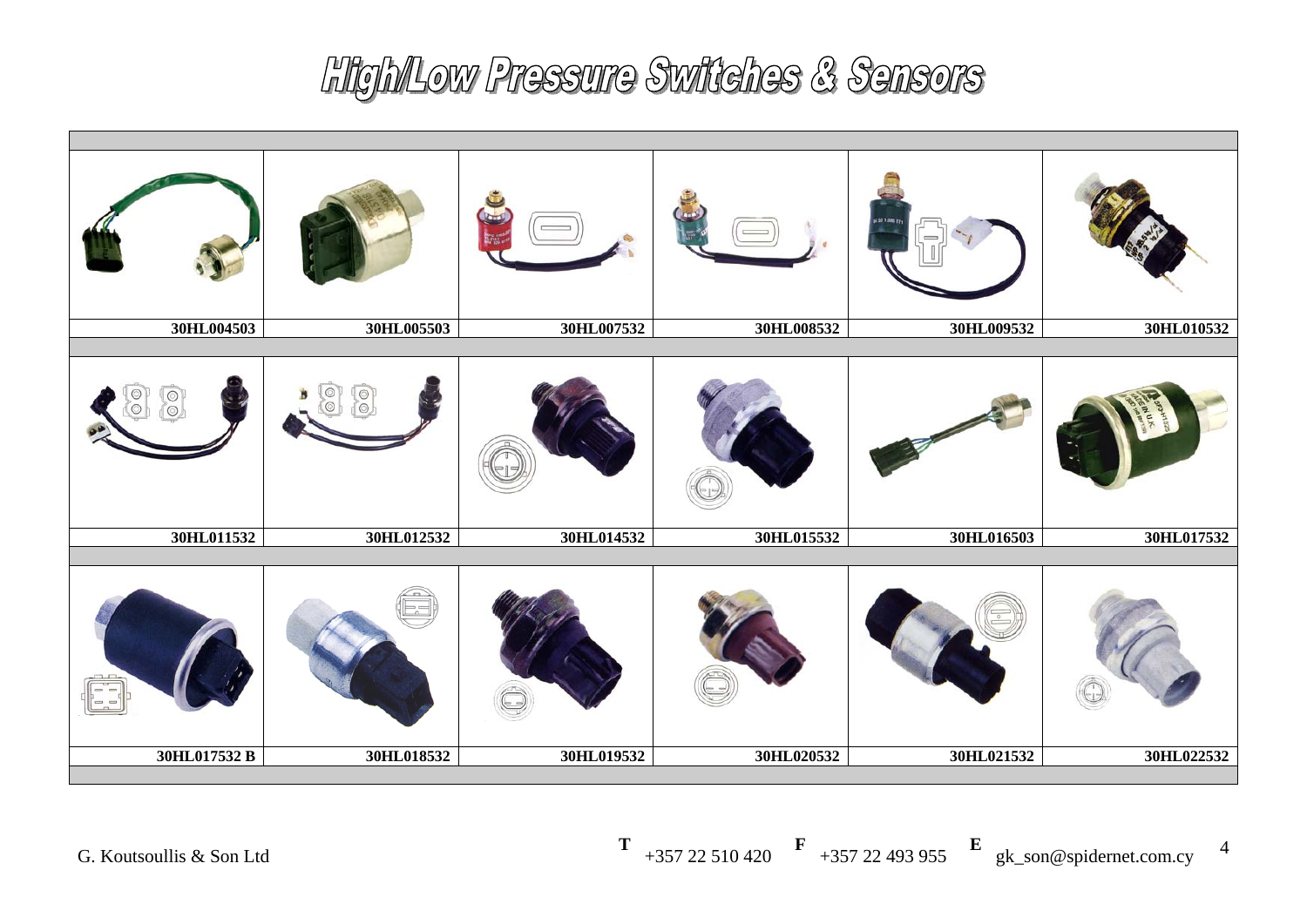| 30HL023532 | 30HL024532 | 30HL025532 | 30HL026532 | 30HL027532       | 30HL028532 |
|------------|------------|------------|------------|------------------|------------|
|            |            |            |            |                  |            |
| 30HL029532 | 30HL030532 | 30HL031532 | 30HL032532 | 30HL033532       | 30HL034532 |
|            |            |            |            | $\mathbb{R}^n$ : |            |
| 30HL035532 | 30HL036532 | 30HL037532 | 30HL038532 | 30HL040532       | 30HL041532 |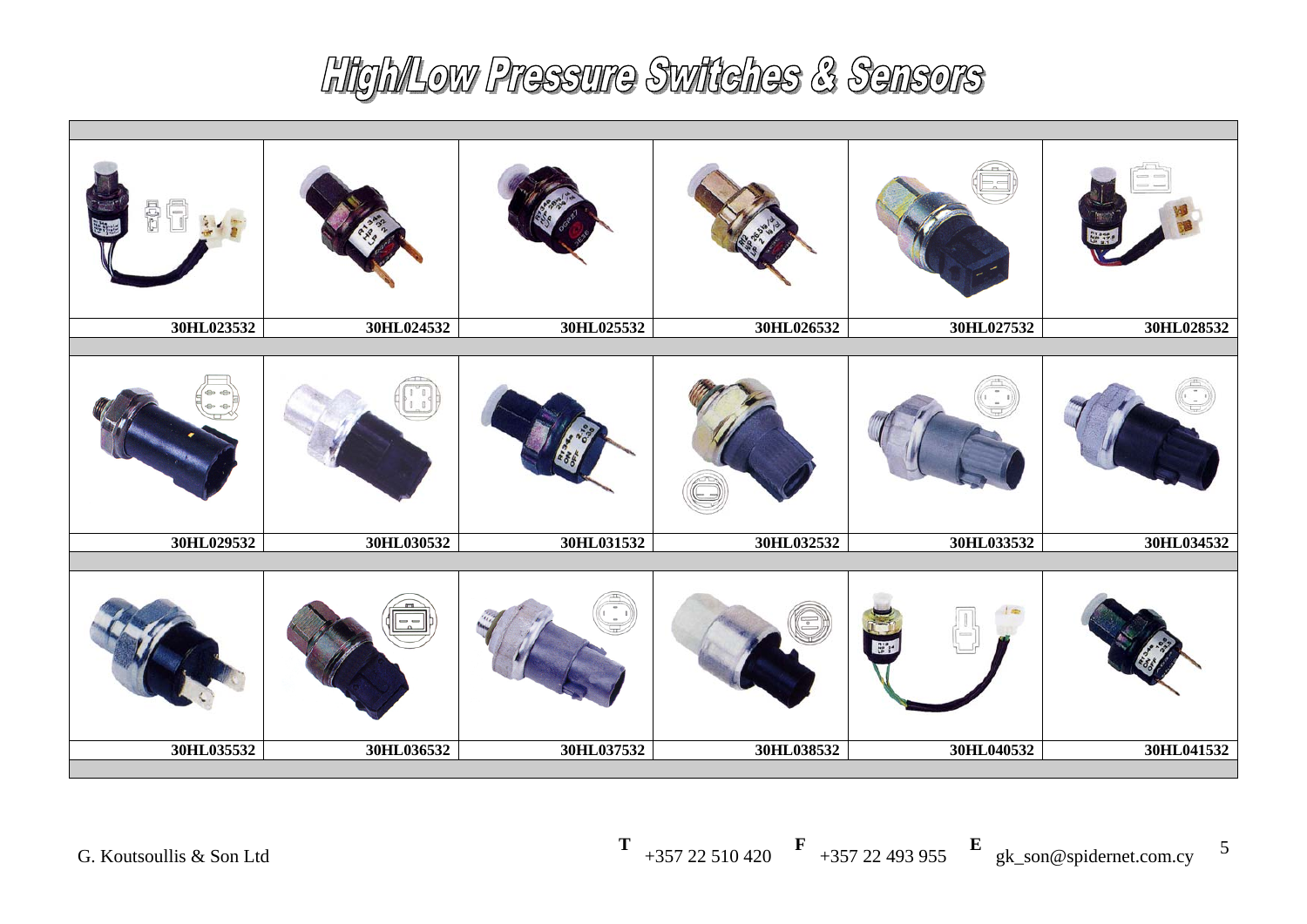| 30HL043532 | 30HL044532 | 30HL045532 | 30HL051503 | 30HL052503 | 30HL053532 |
|------------|------------|------------|------------|------------|------------|
|            |            |            |            |            |            |
| 30HL054532 | 30HL055532 | 30HL056532 | 30HL057532 | 30HL058532 | 30HL059532 |
|            |            | ⊚          |            |            |            |
| 30HL060532 | 30HL061532 | 30HL062532 | 30HL063532 | 30HL064532 | 30HL066532 |
|            |            |            |            |            |            |

**T** +357 22 510 420 **F** +357 22 493 955 **E** gk\_son@spidernet.com.cy 6